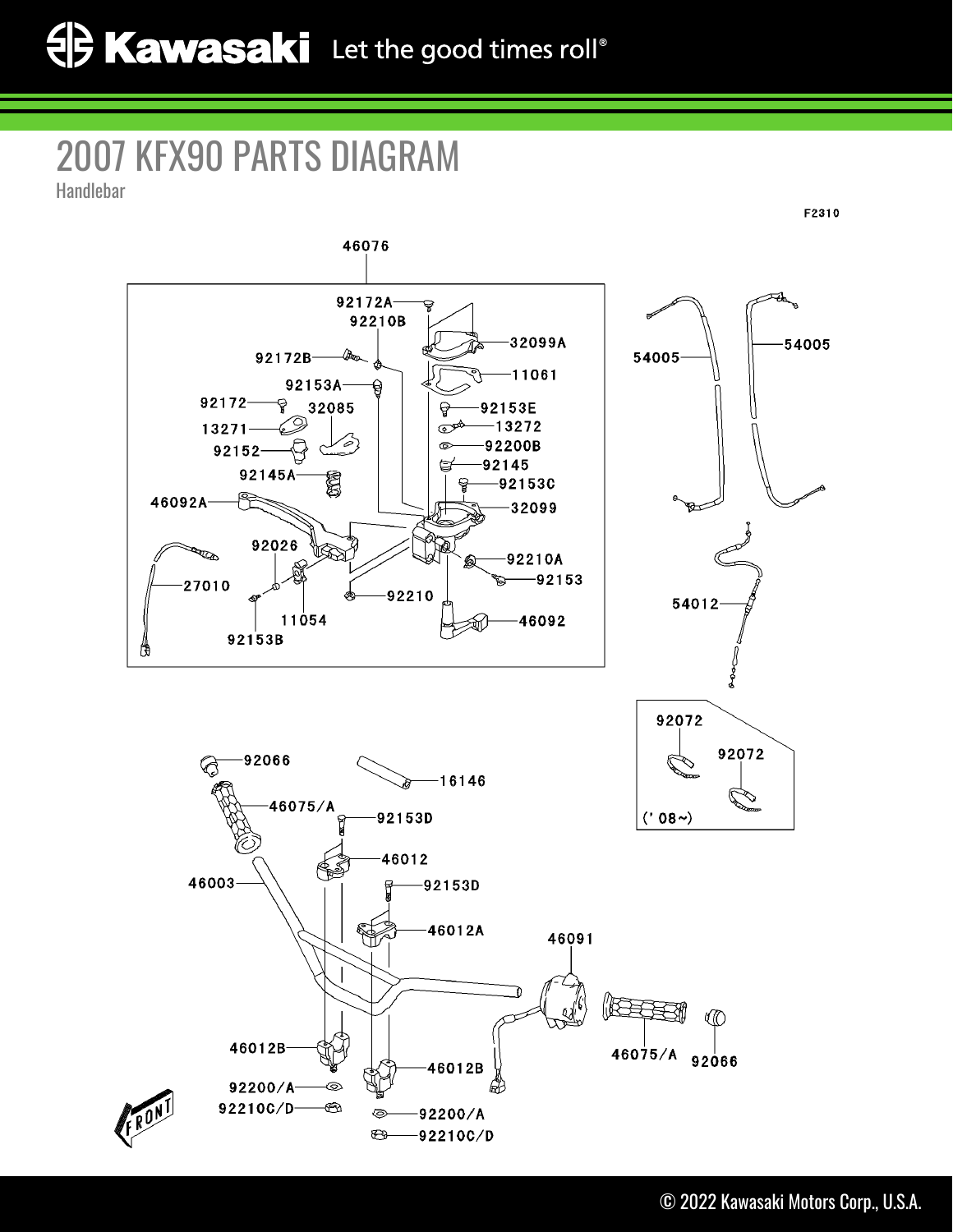## 2007 KFX90 PARTS LIST

Handlebar

| <b>ITEM NAME</b>                       | <b>PART NUMBER</b> | <b>QUANTITY</b> |
|----------------------------------------|--------------------|-----------------|
| <b>BRACKET (Ref # 11054)</b>           | 11054-Y001         | 1               |
| <b>GASKET (Ref # 11061)</b>            | 11061-Y017         | 1               |
| PLATE (Ref # 13271)                    | 13271-Y008         | 1               |
| PLATE, CHOKE (Ref # 13272)             | 13272-Y002         | 1               |
| COVER-ASSY, HANDLE (Ref #16146)        | 16146-Y001         | 1               |
| SWITCH, STOP (Ref # 27010)             | 27010-Y003         | 1               |
| <b>STOPPER (Ref # 32085)</b>           | 32085-Y001         | 1               |
| CASE, LWR (Ref # 32099)                | 32099-Y002         | 1               |
| CASE, UPP (Ref # 32099A)               | 32099-Y003         | 1               |
| HANDLE (Ref # 46003)                   | 46003-Y001         | 1               |
| HOLDER-HANDLE, UPP, RH (Ref # 46012)   | 46012-Y001         | 1               |
| HOLDER-HANDLE, UPP, LH (Ref # 46012A)  | 46012-Y002         | 1               |
| HOLDER-HANDLE, LWR (Ref # 46012B)      | 46012-Y003         | $\overline{2}$  |
| <b>GRIP, HANDLE (Ref #46075)</b>       | 46075-Y001         | $\overline{2}$  |
| LEVER-ASSY-GRIP,RH (Ref # 46076)       | 46076-Y001         | 1               |
| HOUSING-ASSY-CONTROL, LH (Ref # 46091) | 46091-Y001         | 1               |
| LEVER-GRIP, CHOKE (Ref # 46092)        | 46092-Y001         | 1               |
| LEVER-GRIP, RH (Ref # 46092A)          | 46092-Y002         | 1               |
| CABLE-BRAKE, FR (Ref # 54005)          | 54005-Y001         | $\overline{2}$  |
| CABLE-THROTTLE (Ref # 54012)           | 54012-Y001         | 1               |
| <b>SPACER (Ref # 92026)</b>            | 92026-Y007         | 1               |
| PLUG (Ref # 92066)                     | 92066-Y002         | $\overline{2}$  |
| SPRING, RETURN (Ref # 92145)           | 92145-Y020         | 1               |
| <b>SPRING (Ref # 92145A)</b>           | 92145-Y021         | 1               |
| <b>COLLAR (Ref # 92152)</b>            | 92152-Y012         | 1               |
| BOLT (Ref # 92153)                     | 92153-Y002         | $\overline{2}$  |
| BOLT, 6X22 (Ref # 92153A)              | 92153-Y009         | 1               |
| BOLT, FLANGE, 6X16 (Ref # 92153B)      | 92153-Y025         | 1               |
| BOLT, SOCKET, 6X20 (Ref # 92153C)      | 92153-Y060         | 1               |